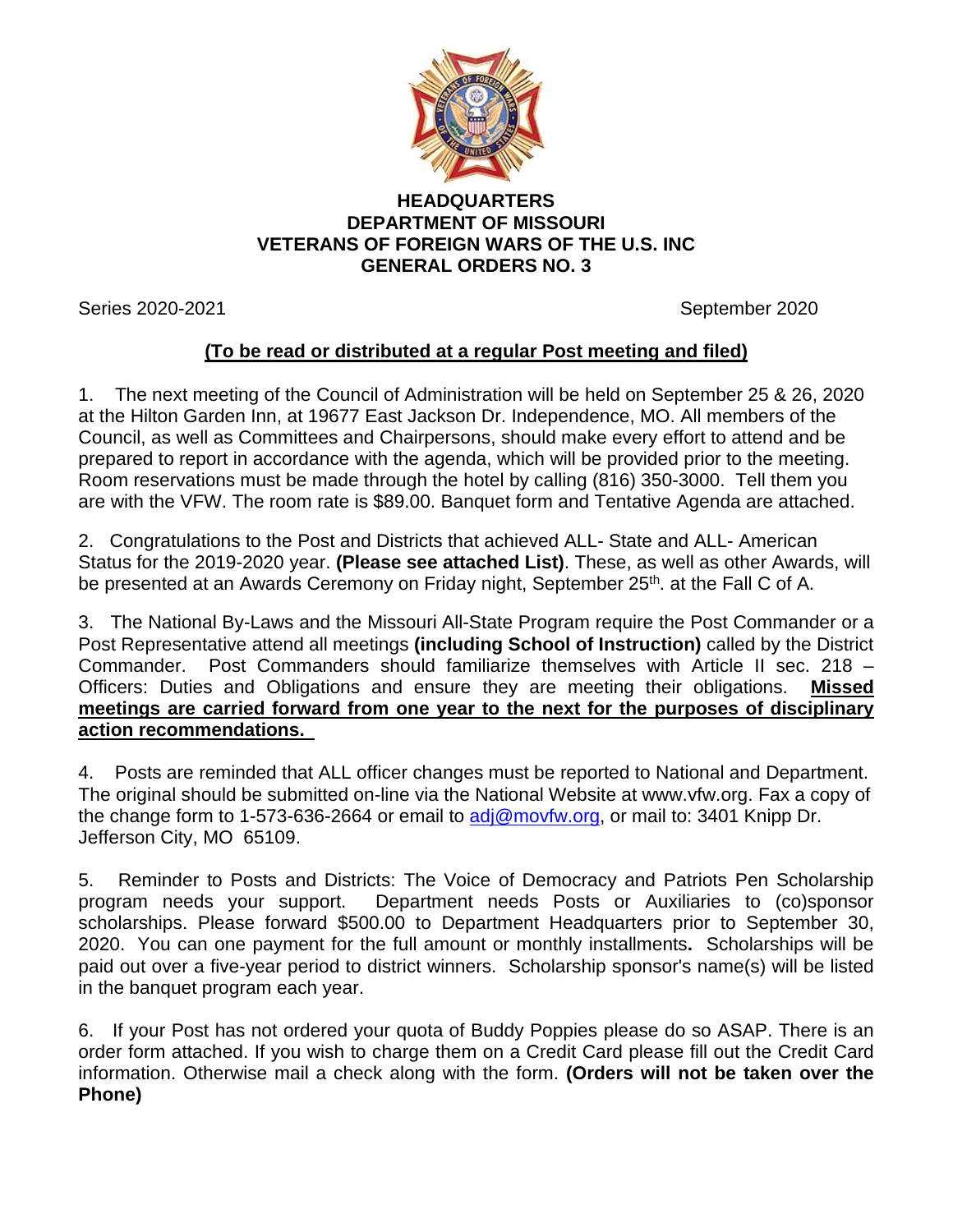7. All Posts are required to file a Federal Income Tax return. **NO EXCEPTIONS!** Posts may obtain forms 990EZ, 990 and/or 990T from any IRS Office, or online at http://www.irs.gov. **Posts with a year end of 30 June must file with the IRS prior to 15 November 2020, (most posts have a year end of 30 June).** If your gross income (from all sources) is less than \$50,000.00 per year, you will file the form 990N online from now on. Go online to the IRS site, http://www.epostcard.form99.org/ and follow the three (3) steps to sign up and file. **Failure to file will result in the loss of your tax-exempt status.**

8. All inspection reports should be mailed directly to the Department Inspector, Paul Frampton. His address is: 12855 NW Oakside Crt. Platte City, MO. 64079. If a Deputy Inspector wishes to claim mileage for travel in connection with the inspections, he must submit his voucher to the Department Inspector for approval.

9. The Big 10 Conference is scheduled for October 16-18 in Columbus OH. More information will be sent out as we get it.

10. The Executive Staff at the VFW National Home has requested we **NOT** make our annual trip to the National Home for Children this Fall, due to COVID-19. It is suggested that individuals, Post, and Districts to consider making a donation to the National Home in the amount they would normally spend on the annual bus trip. Donations can be sent to Dept. Headquarters. Please put "For VFW Natl. Hm" on the check. For further information, contact Marilynn Archuletta at 660-473-3223, or e-mail: [natlhomechrm@movfw.org.](mailto:natlhomechrm@movfw.org) Also, per Jim Mueller, Past National Commander-In-Chief, and past Trustee of the National Home, the annual Golf Tournament that Fairwinds sponsors in September has been cancelled. However, their donors are generously donating \$10,000 to the VFW National Home.

11. The 2020-21 Membership Campaign is now underway. All 2020 annual members are urged to renew as soon as possible. **REMEMBER anyone joining as a Life Member or upgrades to a Life Member prior to June 30, 2021 will receive a check for \$45 from the Department Quartermaster Make sure to notify the State Quartermaster so he knows who to mail the check to.**

12. Posts who have Ceremonial Rifles are reminded that these are ACCOUNTABLE weapons and must be SECURED! Leaving them in an unsecured locker or room is not proper security. Commanders' and Quartermasters' WILL BE HELD LIABLE if weapons and ammunition are not properly secured and are lost, stolen or misplaced. Posts are NOT AUTHORIZED to sell these weapons. If a Post is dissolved, the rifles must be returned to TACOM.

13. Commander shirts are in. You may stop by HQ's and pick them up or fill out attached Order Form and Email to hqnicole@movfw.org. Cost is \$35 plus shipping cost if shipped to you. We will also have them available at the C of A meeting.

14. Anyone requesting a Department Officer to attend a function must submit a **written request** to Department Headquarters at least 30 days prior to the date of the function. **All representatives will be assigned by the State Commander.**